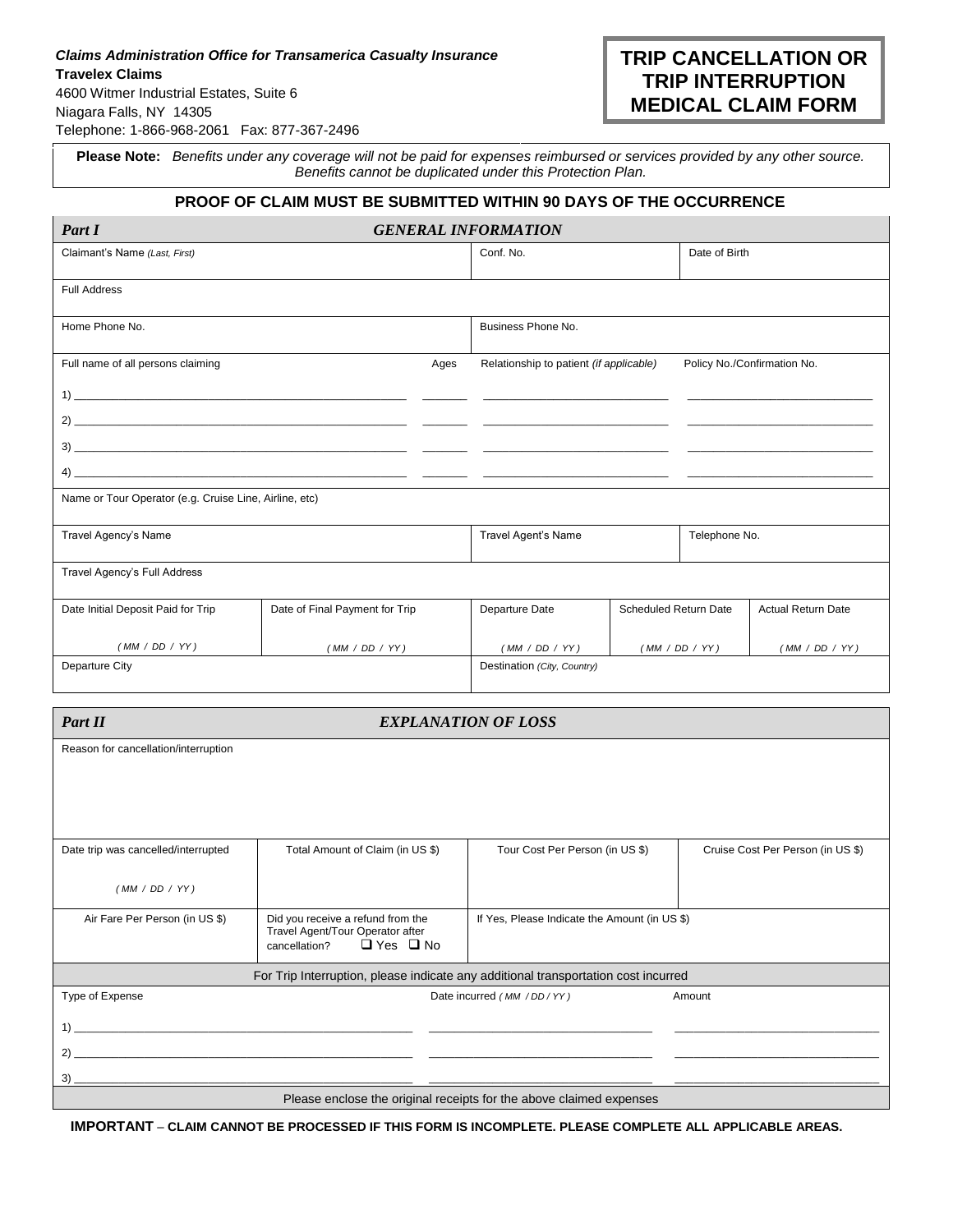| Part III<br><b>MEDICAL INFORMATION</b>                           |                              |                             |  |
|------------------------------------------------------------------|------------------------------|-----------------------------|--|
| Patient's Name                                                   | Nature of injury or sickness | Date symptoms first noticed |  |
|                                                                  |                              |                             |  |
|                                                                  |                              | (MM / DD / YY)              |  |
| For Injury, when, how and where did the accident occur?          |                              | Date of first consultation  |  |
|                                                                  |                              | (MM / DD / YY)              |  |
| For Sickness, describe onset, diagnosis and treatment            |                              | Date of first consultation  |  |
|                                                                  |                              | (MM / DD / YY)              |  |
| If hospitalized please indicate the name and address of Hospital | Date of confinement<br>From: | To:                         |  |
|                                                                  | (MM / DD / YY)               | (MM / DD / YY)              |  |
| Name of Family Physician                                         | Telephone No.                | Fax No.                     |  |

| Part IV                                                                                                     | <b>OTHER COVERAGE</b>                                                                  |                        |  |  |
|-------------------------------------------------------------------------------------------------------------|----------------------------------------------------------------------------------------|------------------------|--|--|
| Did you purchase any portion of your trip<br>on a Credit Card?<br>$\Box$ Yes $\Box$ No                      | If Yes, name and type of Credit Card (e.g. Visa Gold card)                             |                        |  |  |
| Do you have any other Insurance Coverage/Plans?<br>(e.g. Travel, Credit Cards, etc)<br>$\Box$ Yes $\Box$ No | Has your loss been reported to any other<br>Insurance Company?<br>$\Box$ Yes $\Box$ No | If Yes, which Company? |  |  |
| 1) Name of Insurance Company                                                                                | Policy No.                                                                             | Telephone No.          |  |  |
| Address of Insurance Company                                                                                |                                                                                        |                        |  |  |
| 2) Name of Insurance Company                                                                                | Policy No.                                                                             | Telephone No.          |  |  |
| Address of Insurance Company                                                                                |                                                                                        |                        |  |  |
| 3) Name of Insurance Company                                                                                | Policy No.                                                                             | Telephone No.          |  |  |
| Address of Insurance Company                                                                                |                                                                                        |                        |  |  |

## **I DECLARE THAT THE ABOVE INFORMATION IS TRUE, COMPLETE AND CORRECT.**

*I/We authorize any other insurance plan, under which I/We have coverage, to disclose information as may be necessary or to make payment in respect of my/our claim to Transamerica Casualty Insurance Company directly. I/We also authorize Transamerica Casualty Insurance Company to disclose to any other Plan, under which I/We have coverage, any and all information as may be necessary with respect to my/our claim.*

 . . Signature of Insured/Claimant **Date** *(MM/DD/YY)* Date *(MM/DD/YY)*  . . Signature of Insured/Claimant **Date** *(MM/DD/YY)* **Date** *(MM/DD/YY)*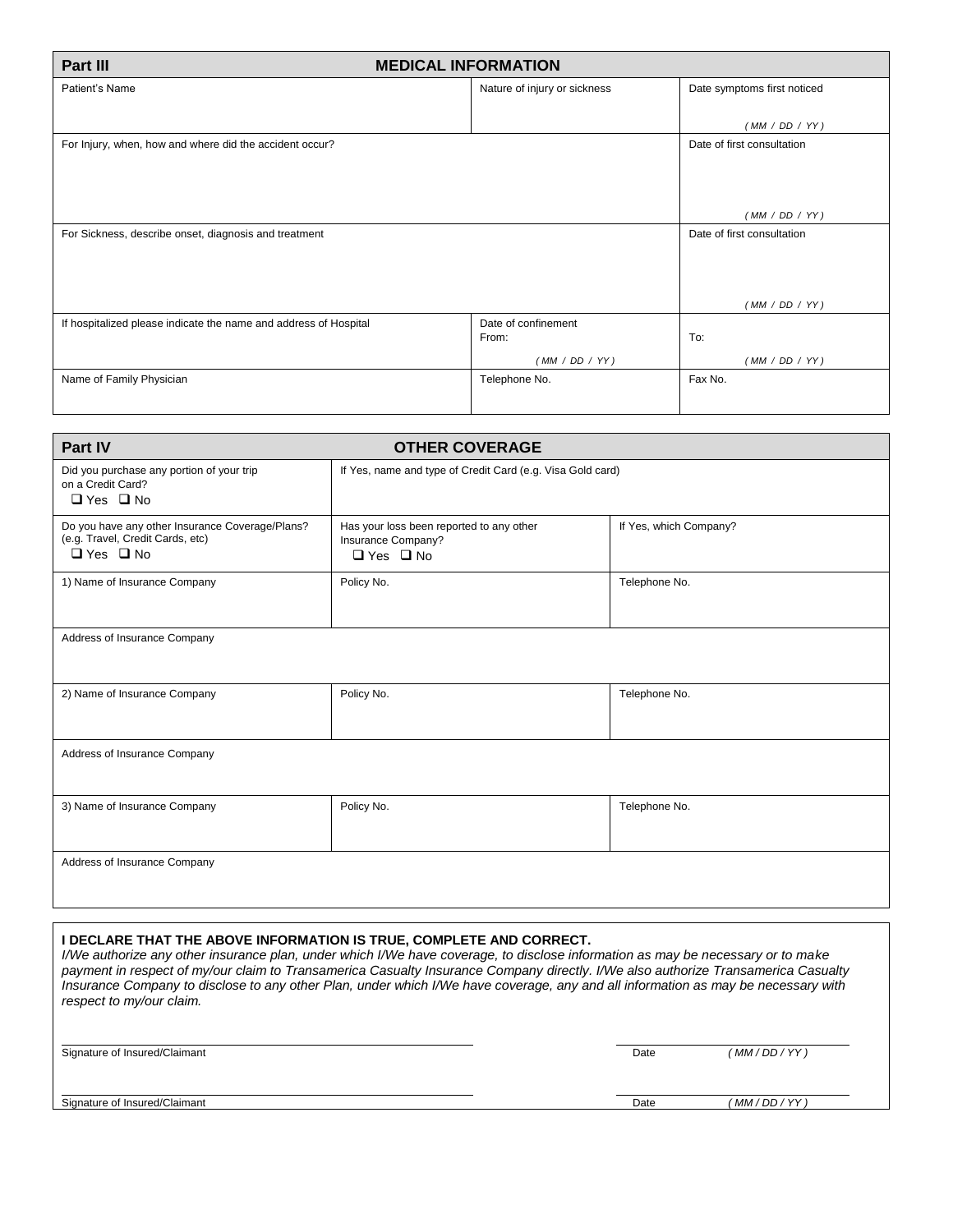| Part V<br><b>TO BE COMPLETED BY INSURED</b>                                                                                                                                                                                                                                                                                                                                                                                                                                                                                                                                                                                                                |                                                                                                         |  |  |
|------------------------------------------------------------------------------------------------------------------------------------------------------------------------------------------------------------------------------------------------------------------------------------------------------------------------------------------------------------------------------------------------------------------------------------------------------------------------------------------------------------------------------------------------------------------------------------------------------------------------------------------------------------|---------------------------------------------------------------------------------------------------------|--|--|
| Patient's Name                                                                                                                                                                                                                                                                                                                                                                                                                                                                                                                                                                                                                                             | Patient's Date of Birth (MM/DD/YY) ______   _____   _____                                               |  |  |
|                                                                                                                                                                                                                                                                                                                                                                                                                                                                                                                                                                                                                                                            |                                                                                                         |  |  |
|                                                                                                                                                                                                                                                                                                                                                                                                                                                                                                                                                                                                                                                            | Policy purchase date (MM/DD/YY) ______   _____   _____                                                  |  |  |
| Scheduled departure date (MM/DD/YY) ______   _____   _____                                                                                                                                                                                                                                                                                                                                                                                                                                                                                                                                                                                                 | Scheduled return date (MM/DD/YY) _______   ______                                                       |  |  |
| Part VI<br>ATTENDING PHYSICIAN'S STATEMENT - TO BE COMPLETED BY THE PHYSICIAN                                                                                                                                                                                                                                                                                                                                                                                                                                                                                                                                                                              |                                                                                                         |  |  |
| 1. Diagnosis - Nature of Injury or Sickness causing Cancellation/Interruption (Please Be Specific)<br>b) Secondary Diagnosis <b>contract to the contract of the contract of the contract of the contract of the contract of the contract of the contract of the contract of the contract of the contract of the contract of the contra</b><br>2. a) When did symptoms first appear or injury occur?                                                                                                                                                                                                                                                        |                                                                                                         |  |  |
| b) When did Patient first consult you?                                                                                                                                                                                                                                                                                                                                                                                                                                                                                                                                                                                                                     | $(MM/DD/YY)$ $1$ $1$ $1$                                                                                |  |  |
| c) If Patient was referred from another physician, name of other physician. The No. (Compared Tel No. (Compared Tel No. (Compared Tel No. (Compared Tel No. (Compared Tel No. (Compared Tel No. (Compared Tel No. (Compared Te                                                                                                                                                                                                                                                                                                                                                                                                                             |                                                                                                         |  |  |
|                                                                                                                                                                                                                                                                                                                                                                                                                                                                                                                                                                                                                                                            |                                                                                                         |  |  |
|                                                                                                                                                                                                                                                                                                                                                                                                                                                                                                                                                                                                                                                            |                                                                                                         |  |  |
| 3. As of the purchase date of the policy (noted in Part V) was the insured disabled from travel?                                                                                                                                                                                                                                                                                                                                                                                                                                                                                                                                                           |                                                                                                         |  |  |
| $\Box$ Yes $\Box$ No                                                                                                                                                                                                                                                                                                                                                                                                                                                                                                                                                                                                                                       |                                                                                                         |  |  |
| 4. Dates of all medical visits as it relates to the condition causing Cancellation/Interruption:<br>Date of Consultation (MM/DD/YY)<br>Describe the Condition/Treatment<br>$\mathsf{c})$ and $\mathsf{c}$ and $\mathsf{c}$ and $\mathsf{c}$ are contained as $\mathsf{c}$ and $\mathsf{c}$ are contained as $\mathsf{c}$ and $\mathsf{c}$ are contained as $\mathsf{c}$ and $\mathsf{c}$ are contained as $\mathsf{c}$ and $\mathsf{c}$ are contained as<br>5. Has the Patient been hospitalized for this condition or related condition(s) in the past 12 months? $\Box$ Yes $\Box$ No<br>If Yes, date of admittance: (MM/DD/YY) ______   ______   ______ | Medication Prescribed/Changed<br>Date of discharge: (MM/DD/YY) ______   _____   _____                   |  |  |
| 6. a) From what date did this condition prevent the Patient from traveling?<br>b) On what date was this condition stable and controlled to permit travel?                                                                                                                                                                                                                                                                                                                                                                                                                                                                                                  | $(MM/DD/YY)$        <br>$(MM/DD/YY)$ $1$ $1$                                                            |  |  |
| 7. If the Patient is not the Insured, from what date was travel precluded for the Insured due to the Patient's condition? (MM/DD/YY) _____   _____                                                                                                                                                                                                                                                                                                                                                                                                                                                                                                         |                                                                                                         |  |  |
| 8. Did you advise the Patient/Insured to cancel travel plans prior to departure or return home early as a result of this condition? □ Yes □ No                                                                                                                                                                                                                                                                                                                                                                                                                                                                                                             |                                                                                                         |  |  |
| If No, on what date was it reasonable for the Patient/Insured to Cancel/Interrupt their travel plans? (MM/DD/YY) /                                                                                                                                                                                                                                                                                                                                                                                                                                                                                                                                         |                                                                                                         |  |  |
| 9. If condition was related to pregnancy, when was the pregnancy first diagnosed?<br>Expected Delivery Date? (MM/DD/YY) ______   _____   _____                                                                                                                                                                                                                                                                                                                                                                                                                                                                                                             | $(MM/DD/YY)$ $\qquad \qquad$ $\qquad$ $\qquad$ $\qquad$ $\qquad$ $\qquad$                               |  |  |
| 10. Was this injury or sickness the sole cause of the Patient's disability leading to Cancellation/Interruption? □ Yes □ No                                                                                                                                                                                                                                                                                                                                                                                                                                                                                                                                |                                                                                                         |  |  |
|                                                                                                                                                                                                                                                                                                                                                                                                                                                                                                                                                                                                                                                            |                                                                                                         |  |  |
|                                                                                                                                                                                                                                                                                                                                                                                                                                                                                                                                                                                                                                                            |                                                                                                         |  |  |
|                                                                                                                                                                                                                                                                                                                                                                                                                                                                                                                                                                                                                                                            |                                                                                                         |  |  |
|                                                                                                                                                                                                                                                                                                                                                                                                                                                                                                                                                                                                                                                            |                                                                                                         |  |  |
|                                                                                                                                                                                                                                                                                                                                                                                                                                                                                                                                                                                                                                                            | $\left(\begin{array}{c} \begin{array}{c} \begin{array}{c} \end{array}\\ \end{array}\right) \end{array}$ |  |  |
|                                                                                                                                                                                                                                                                                                                                                                                                                                                                                                                                                                                                                                                            |                                                                                                         |  |  |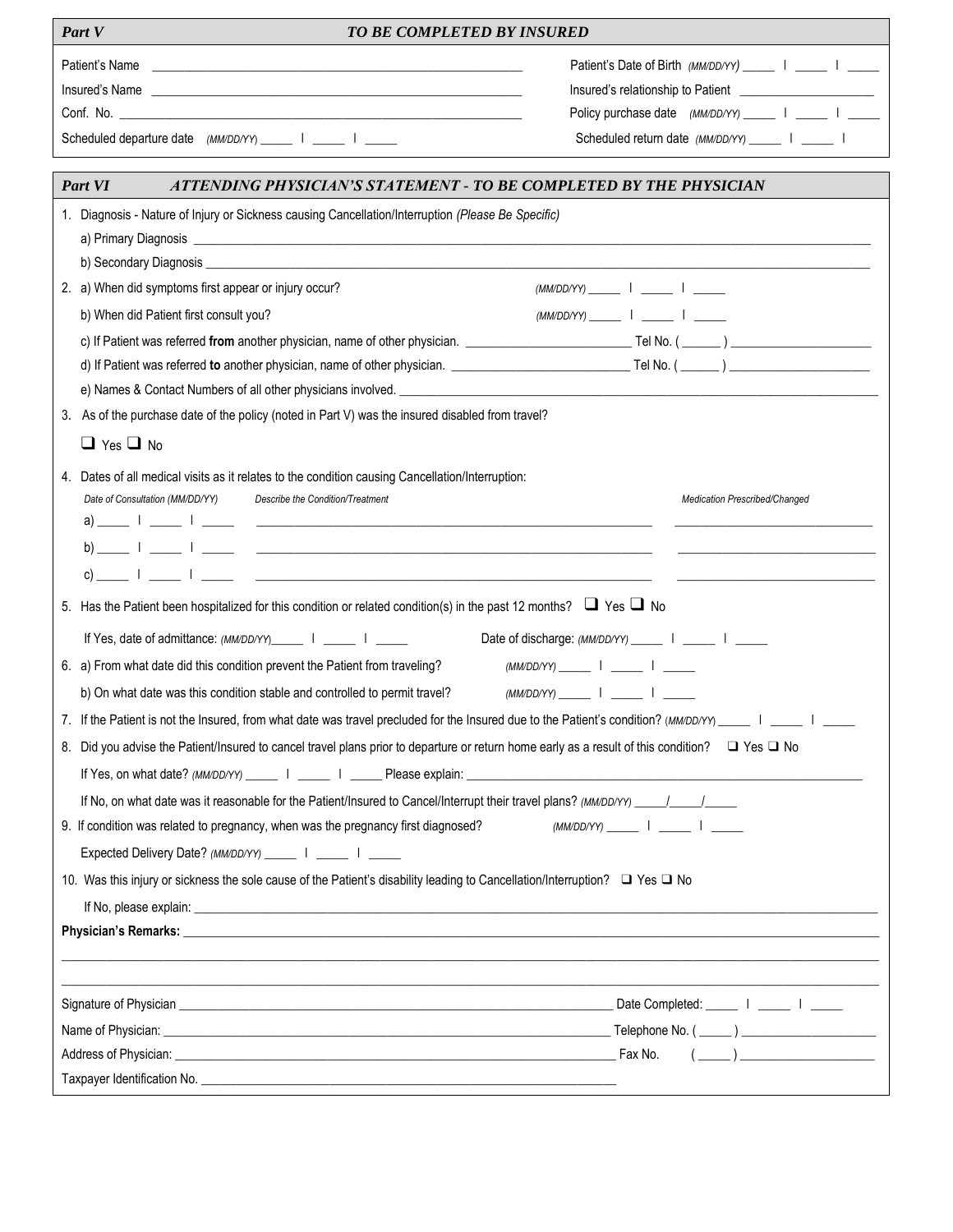| <b>Part VII</b>                                                                                                                                                                 | <b>PATIENT CONSENT TO DISCLOSE HEALTH INFORMATION</b>                                                                                                                                                                                                                                                                                                                                                                                                                                                                                                                              |                                                                       |         |       |
|---------------------------------------------------------------------------------------------------------------------------------------------------------------------------------|------------------------------------------------------------------------------------------------------------------------------------------------------------------------------------------------------------------------------------------------------------------------------------------------------------------------------------------------------------------------------------------------------------------------------------------------------------------------------------------------------------------------------------------------------------------------------------|-----------------------------------------------------------------------|---------|-------|
|                                                                                                                                                                                 |                                                                                                                                                                                                                                                                                                                                                                                                                                                                                                                                                                                    |                                                                       |         |       |
| Date of birth: (MM/DD/YY) ______   _____   _____                                                                                                                                |                                                                                                                                                                                                                                                                                                                                                                                                                                                                                                                                                                                    |                                                                       |         |       |
|                                                                                                                                                                                 |                                                                                                                                                                                                                                                                                                                                                                                                                                                                                                                                                                                    |                                                                       |         |       |
|                                                                                                                                                                                 | Purpose of release: ADJUDICATION OF TRAVEL INSURANCE CLAIM                                                                                                                                                                                                                                                                                                                                                                                                                                                                                                                         |                                                                       |         |       |
|                                                                                                                                                                                 | Effective Date of Insurance Coverage: (MM/DD/YY) _____   ____   _____                                                                                                                                                                                                                                                                                                                                                                                                                                                                                                              |                                                                       |         |       |
|                                                                                                                                                                                 | Medical Facilities: (List all doctors consulted for this condition and hospitals where confined)                                                                                                                                                                                                                                                                                                                                                                                                                                                                                   |                                                                       |         |       |
| Name                                                                                                                                                                            | Address                                                                                                                                                                                                                                                                                                                                                                                                                                                                                                                                                                            | Telephone No.                                                         | Fax No. | Dates |
|                                                                                                                                                                                 |                                                                                                                                                                                                                                                                                                                                                                                                                                                                                                                                                                                    | <u> المساوات المساوات المستخدمات المستخدمات المستخدم</u>              |         |       |
|                                                                                                                                                                                 | للبيالينا النبي للمستحقق المتستحقق المتستحقين المستحققة                                                                                                                                                                                                                                                                                                                                                                                                                                                                                                                            |                                                                       |         |       |
|                                                                                                                                                                                 |                                                                                                                                                                                                                                                                                                                                                                                                                                                                                                                                                                                    | <u> المساوات المساوات المستخدمات المستخدمات المستخدمات المستخدمات</u> |         |       |
|                                                                                                                                                                                 | You are authorized to give Transamerica Casualty Insurance Company and its affiliates, reinsurers, agents, consumer reporting agency,                                                                                                                                                                                                                                                                                                                                                                                                                                              |                                                                       |         |       |
|                                                                                                                                                                                 | or independent claims administrator acting on behalf of Transamerica Casualty Insurance Company, any information concerning insurance                                                                                                                                                                                                                                                                                                                                                                                                                                              |                                                                       |         |       |
|                                                                                                                                                                                 | coverage, medical care, advice, treatment or supplies, or any other information that may have bearing on the request for benefits submitted in                                                                                                                                                                                                                                                                                                                                                                                                                                     |                                                                       |         |       |
| conjunction with the travel insurance policy.<br>Information to be released:                                                                                                    |                                                                                                                                                                                                                                                                                                                                                                                                                                                                                                                                                                                    |                                                                       |         |       |
|                                                                                                                                                                                 | All medical records of the Patient for up to 180 days before the Effective Date of Insurance Coverage as shown above                                                                                                                                                                                                                                                                                                                                                                                                                                                               |                                                                       |         |       |
|                                                                                                                                                                                 | through the date of this consent as shown below as applicable based on the patients age as outlined the policy. "Medical records"                                                                                                                                                                                                                                                                                                                                                                                                                                                  |                                                                       |         |       |
|                                                                                                                                                                                 | includes, without limitation, diagnosis list, medication list, physician dictation, office notes, physical therapy records, occupational therapy                                                                                                                                                                                                                                                                                                                                                                                                                                   |                                                                       |         |       |
|                                                                                                                                                                                 | records, pathology reports, cytology reports and the results of all laboratory tests.                                                                                                                                                                                                                                                                                                                                                                                                                                                                                              |                                                                       |         |       |
|                                                                                                                                                                                 | Send to:<br><b>Claims Administration Office For</b>                                                                                                                                                                                                                                                                                                                                                                                                                                                                                                                                | <b>Transamerica Casualty Insurance Company</b>                        |         |       |
|                                                                                                                                                                                 |                                                                                                                                                                                                                                                                                                                                                                                                                                                                                                                                                                                    | 4600 Witmer Industrial Estates, Suite 6                               |         |       |
|                                                                                                                                                                                 | Niagara Falls, NY 14305                                                                                                                                                                                                                                                                                                                                                                                                                                                                                                                                                            |                                                                       |         |       |
| By signing below, I understand that:                                                                                                                                            |                                                                                                                                                                                                                                                                                                                                                                                                                                                                                                                                                                                    | Telephone: 1-866-968-2061 Fax: 1-877-367-2496                         |         |       |
|                                                                                                                                                                                 | 1. The information in my health record may include information relating to a sexually transmitted disease, acquired immunodeficiency                                                                                                                                                                                                                                                                                                                                                                                                                                               |                                                                       |         |       |
|                                                                                                                                                                                 | syndrome (AIDS), or human immunodeficiency virus (HIV). It may also include information about behavioral or mental health                                                                                                                                                                                                                                                                                                                                                                                                                                                          |                                                                       |         |       |
| services, and treatment for alcohol and drug abuse.                                                                                                                             |                                                                                                                                                                                                                                                                                                                                                                                                                                                                                                                                                                                    |                                                                       |         |       |
|                                                                                                                                                                                 | 2. I have the right to revoke this consent at any time by providing my written revocation to the facility where my records are kept.                                                                                                                                                                                                                                                                                                                                                                                                                                               |                                                                       |         |       |
|                                                                                                                                                                                 | 3. A revocation will not apply to information that has already been released in response to this consent.                                                                                                                                                                                                                                                                                                                                                                                                                                                                          |                                                                       |         |       |
| 4. A revocation will not apply to my insurance company when the law provides my insurer with the right to contest a claim under<br>my policy.                                   |                                                                                                                                                                                                                                                                                                                                                                                                                                                                                                                                                                                    |                                                                       |         |       |
|                                                                                                                                                                                 | 5. Unless otherwise revoked, this consent will expire in six months.                                                                                                                                                                                                                                                                                                                                                                                                                                                                                                               |                                                                       |         |       |
| 6. Consenting to the disclosure of this health information is voluntary. I can refuse to sign this consent.                                                                     |                                                                                                                                                                                                                                                                                                                                                                                                                                                                                                                                                                                    |                                                                       |         |       |
| 7. Any disclosure of information carries with it the potential for any unauthorized re-disclosure and the information may not be<br>protected by federal confidentiality rules. |                                                                                                                                                                                                                                                                                                                                                                                                                                                                                                                                                                                    |                                                                       |         |       |
|                                                                                                                                                                                 | I authorize Transamerica Casualty Insurance Company to disclose my health or claim information to any relevant source (e.g. airline, tour<br>operator, travel suppliers, etc.) for the purpose of obtaining recoveries or any outstanding refunds after my insurance claim has been settled. I<br>hereby assign to Transamerica Casualty Insurance Company any benefits or recoveries obtained from these sources for losses covered under<br>this policy. I direct these sources to forward reimbursement to Transamerica Casualty Insurance Company with regard to these losses. |                                                                       |         |       |
|                                                                                                                                                                                 |                                                                                                                                                                                                                                                                                                                                                                                                                                                                                                                                                                                    |                                                                       |         |       |